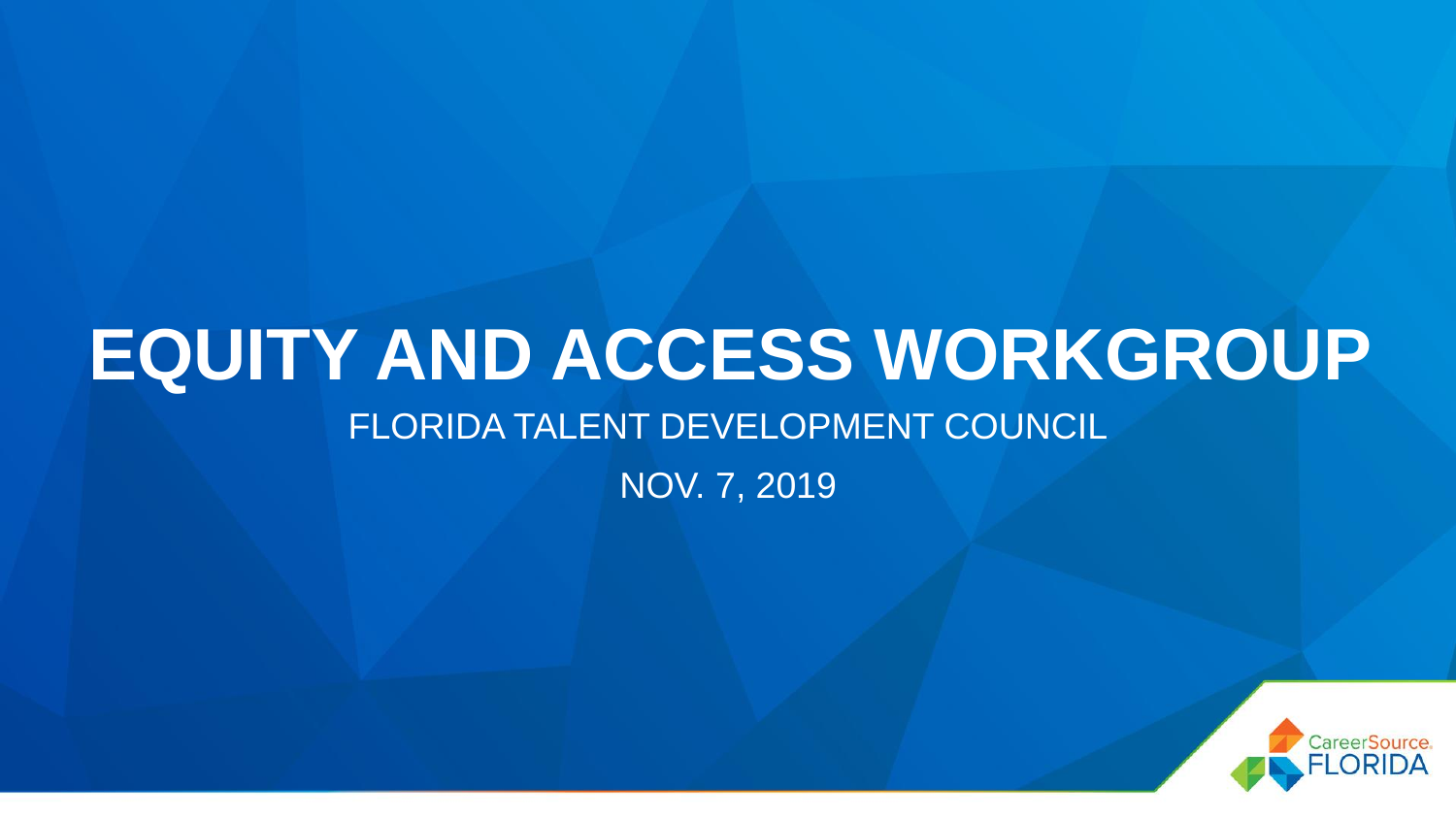### **Today's Agenda**

- Introductions and Roll Call
- Approval of Minutes
- Recap of Workgroup Charge & 10/31 Meeting **Discussion**
- Presentations
	- o Emily Sikes, Assistant Vice Chancellor, State University System of Florida
	- o Julie Kates, Deputy Director, Florida Division of Vocational Rehabilitation
- Discussion Work Plan
- Next Steps
- Public Comment

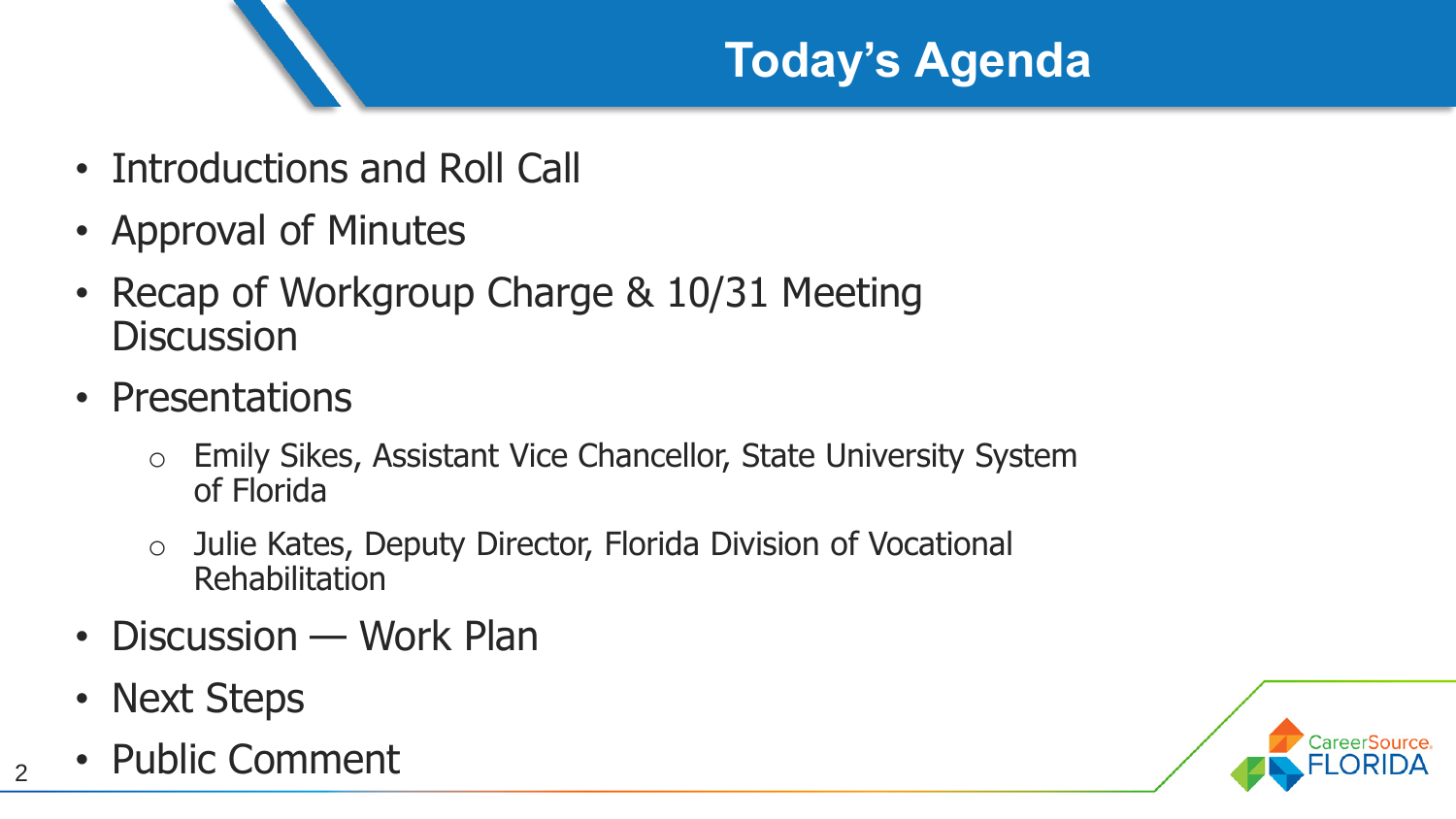### **Florida's Educational Attainment Goal**

# **SAIL to 60**

Section 1004.013(1), Florida Statutes

The Strengthening Alignment between Industry and Learning (SAIL)

to 60 Initiative is created to increase to **60 percent** the percentage of

**working-age adults** in this state with a **high-value** 

**postsecondary certificate, degree** or **training experience** by

2030.

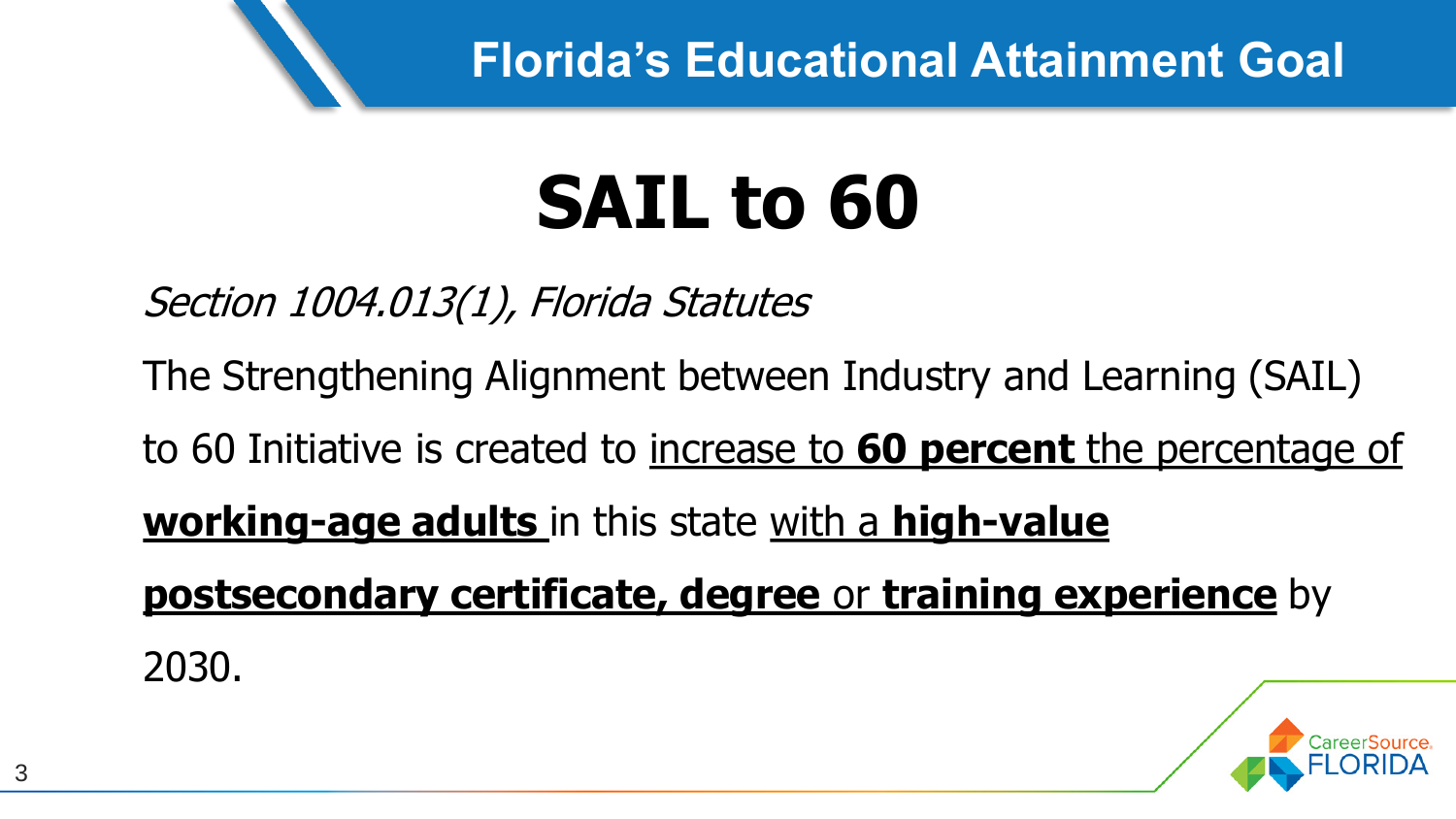### **Equity and Access Workgroup**

# **Statutory charge assigned to this group:**

(d) **Establish** targeted **strategies** to **increase certifications and degrees** for all populations with **attention to closing equity gaps for underserved populations** and incumbent workers requiring an upgrade of skills.

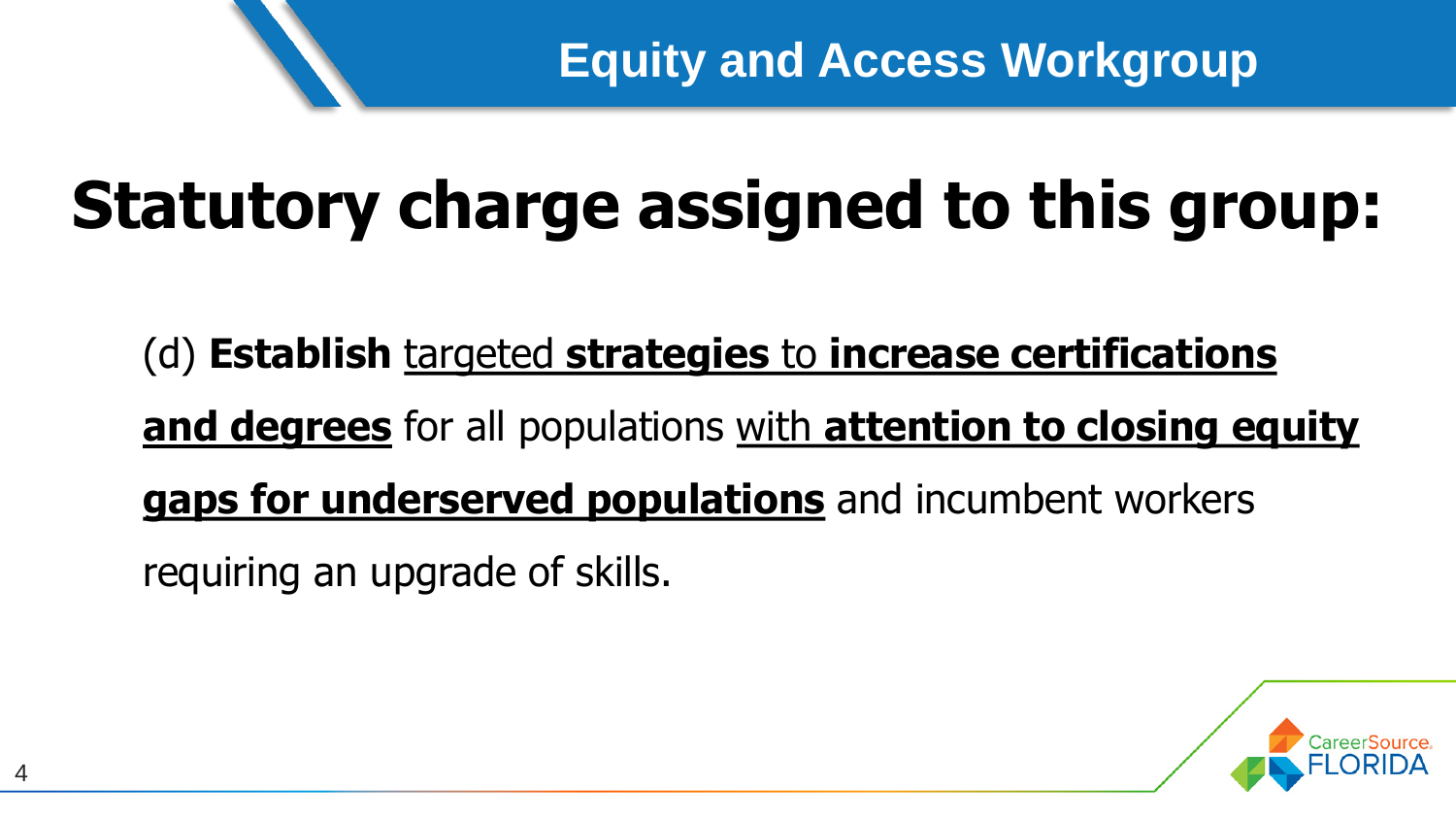- **Emily Sikes**, Assistant Vice Chancellor, State University System of Florida
- **Julie Kates**, Deputy Director, Florida Division of Vocational Rehabilitation

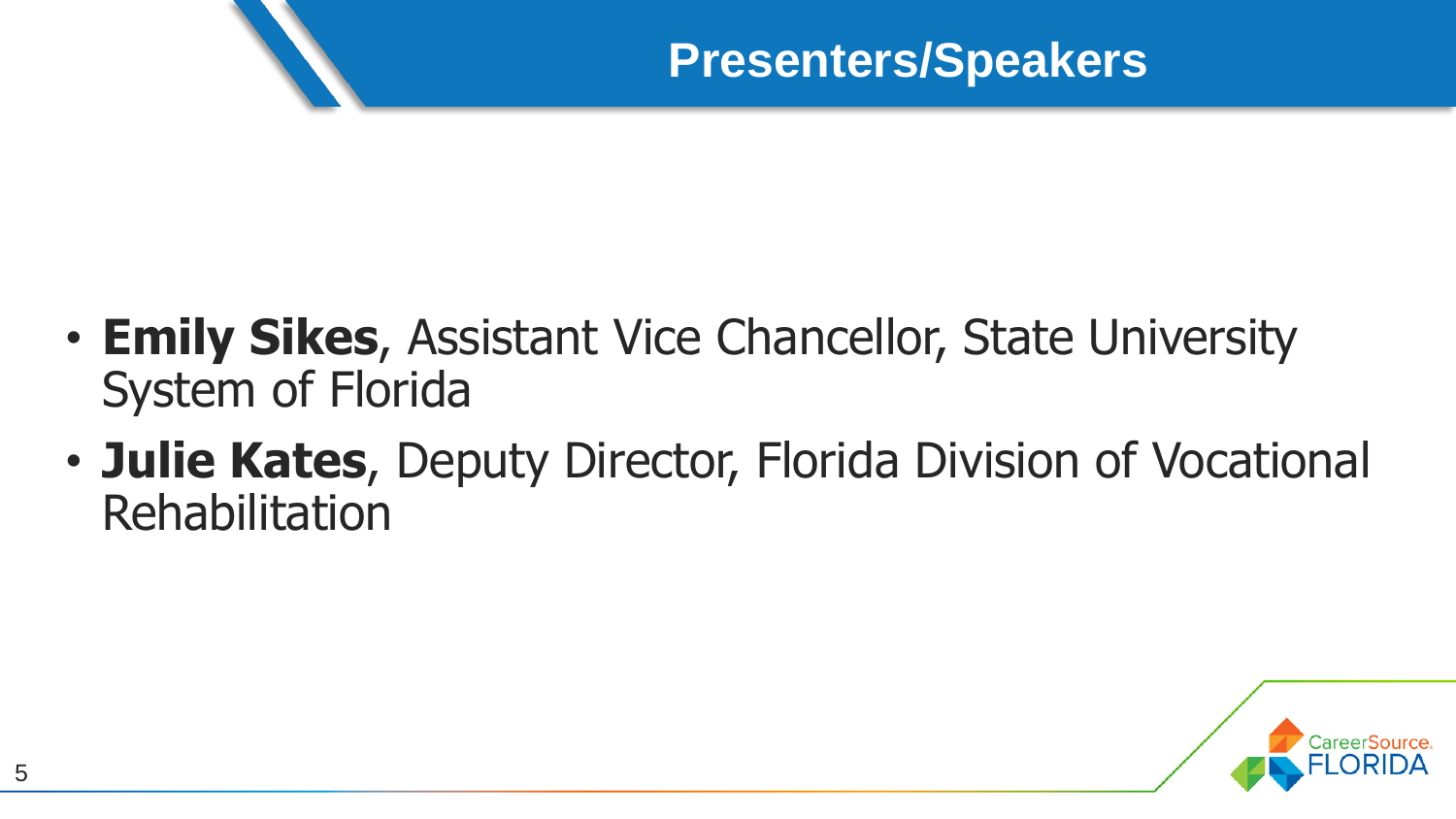

## **State University System Equity & Access**

**Emily Sikes, Assistant Vice Chancellor November 7, 2019** 

**www.flbog.edu**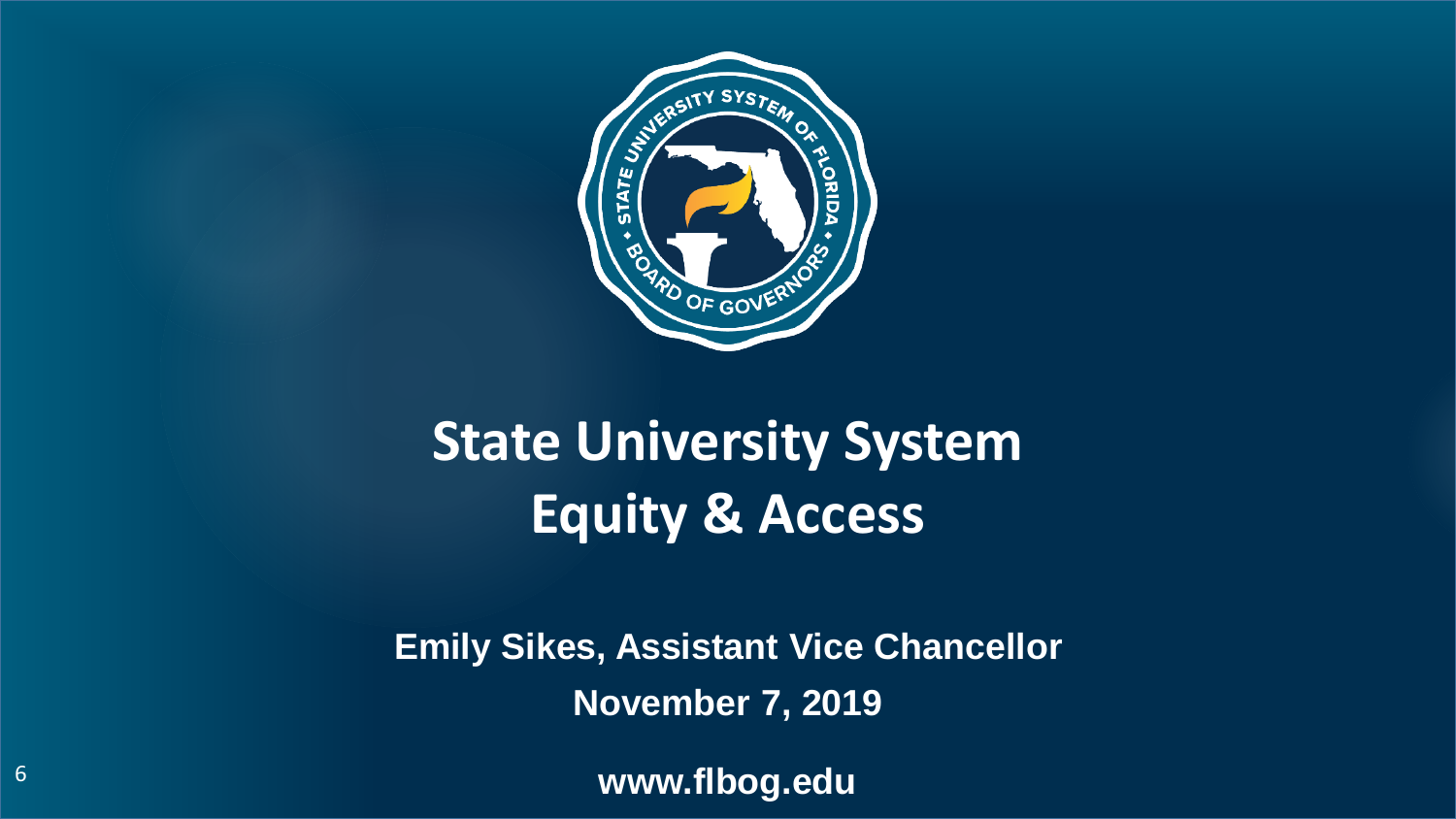### 7 Source: Florida Department of Education



**The % of high school graduates with a college prep diploma is declining**

## K-12 Pipeline

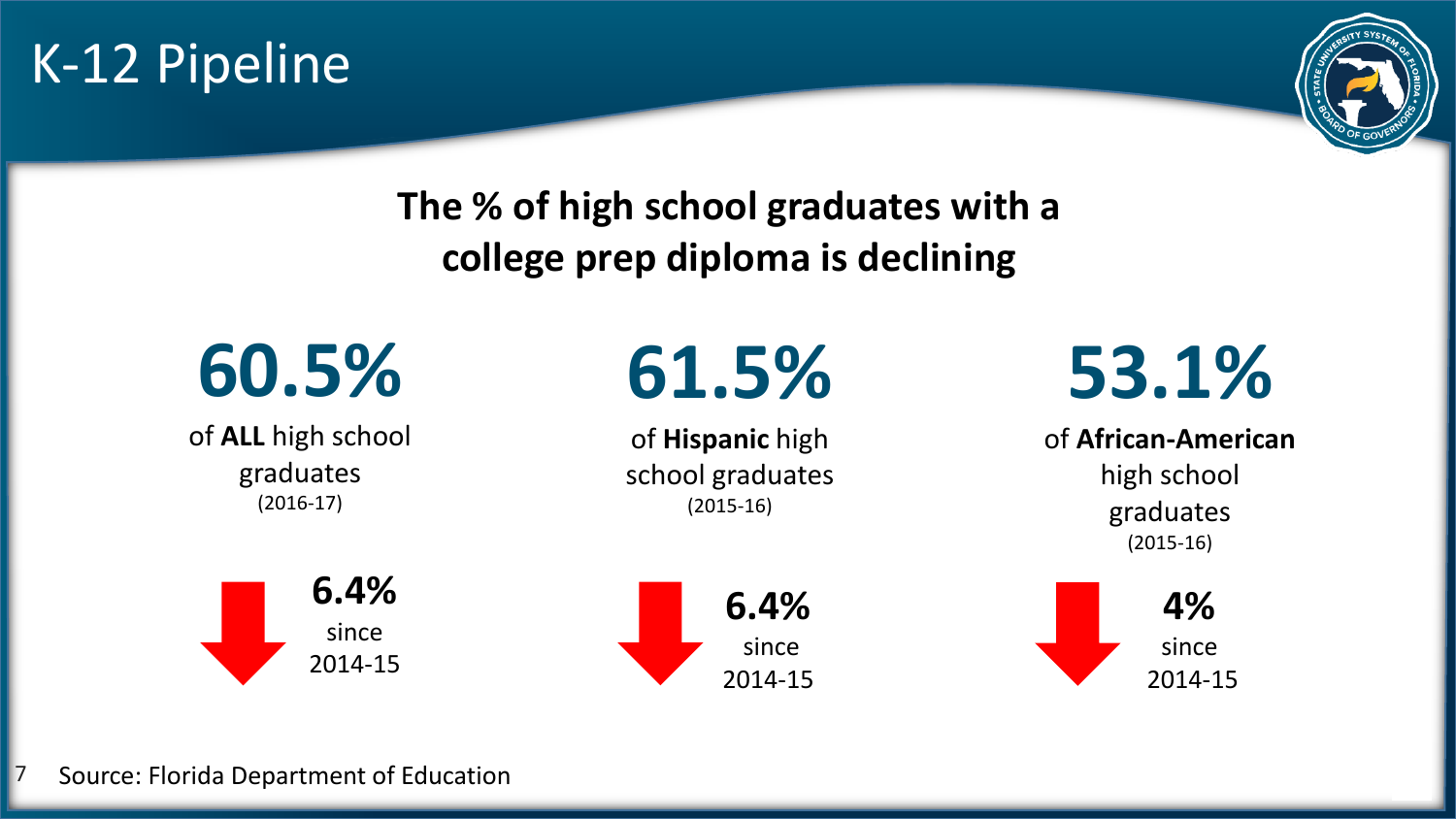## Strategic Plan Goal



## Increase access and efficient degree completion for **all** students

**2025 State University System Strategic Plan**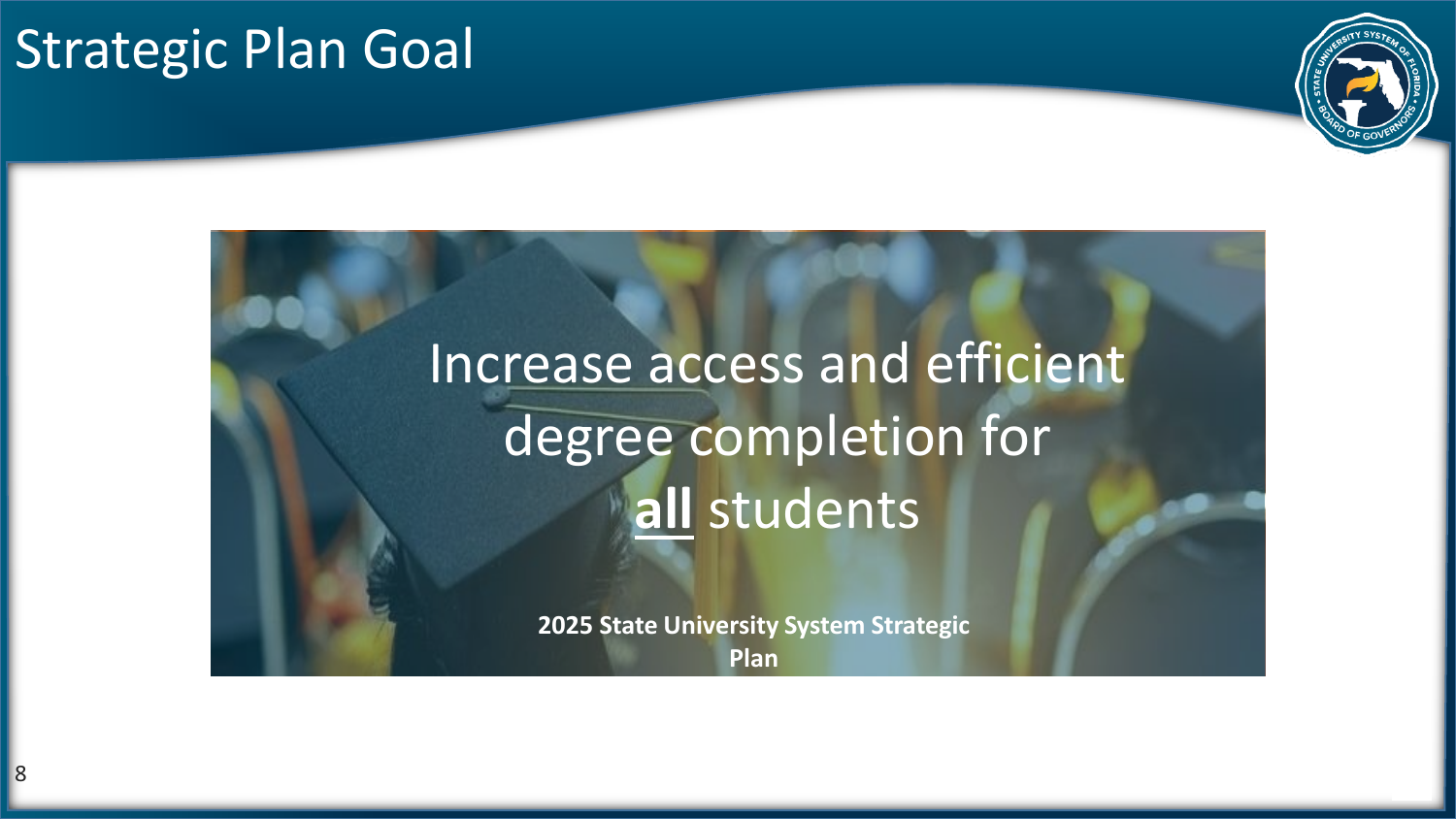## Strategic Plan: Metrics on Access & Equity





**All**

**Number of institutions with at least 30% of undergraduates receiving Pell**

9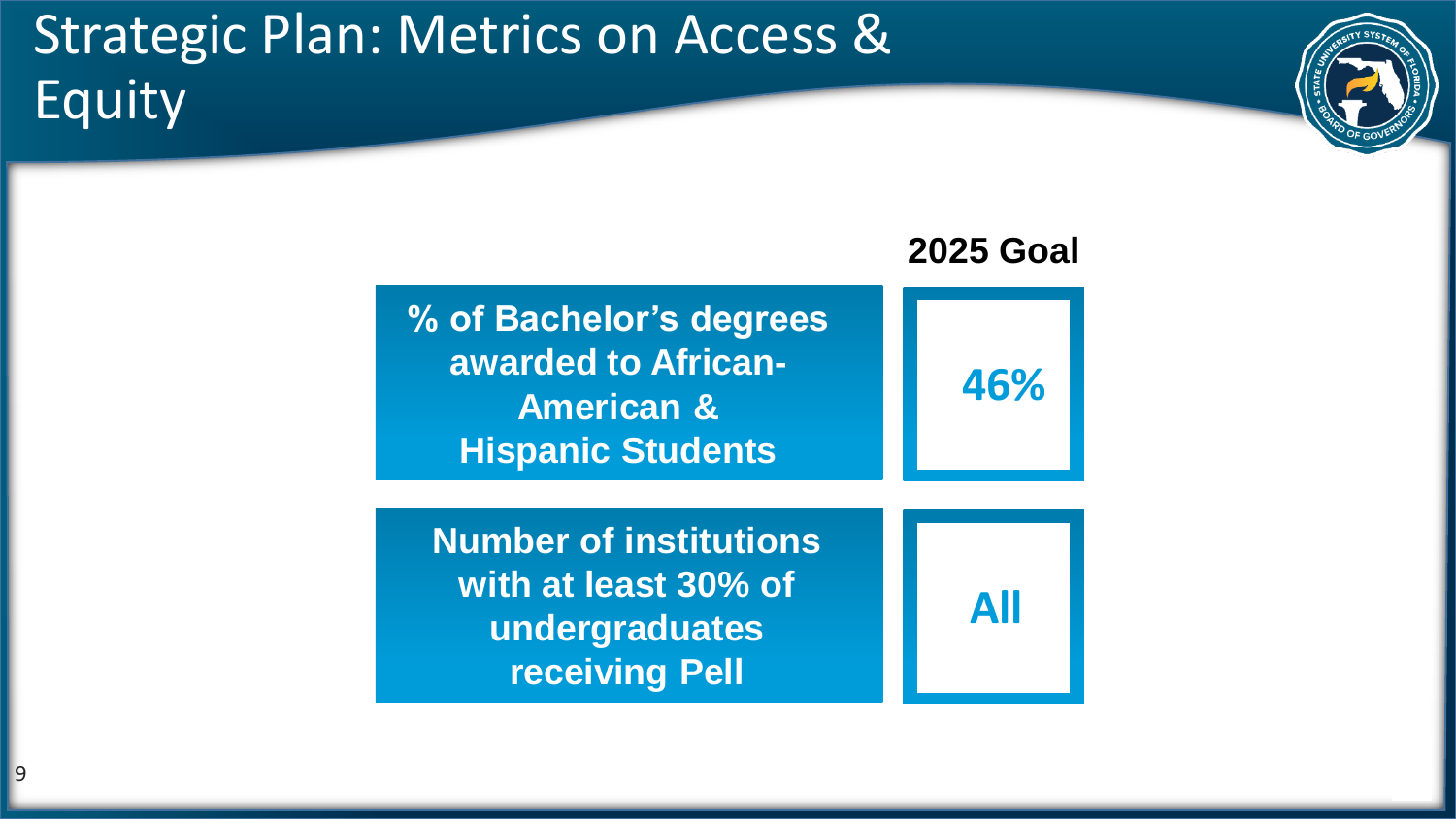## Strategic Plan: Metrics on Access & Equity



**0**



(New metrics adopted October 30, 2019)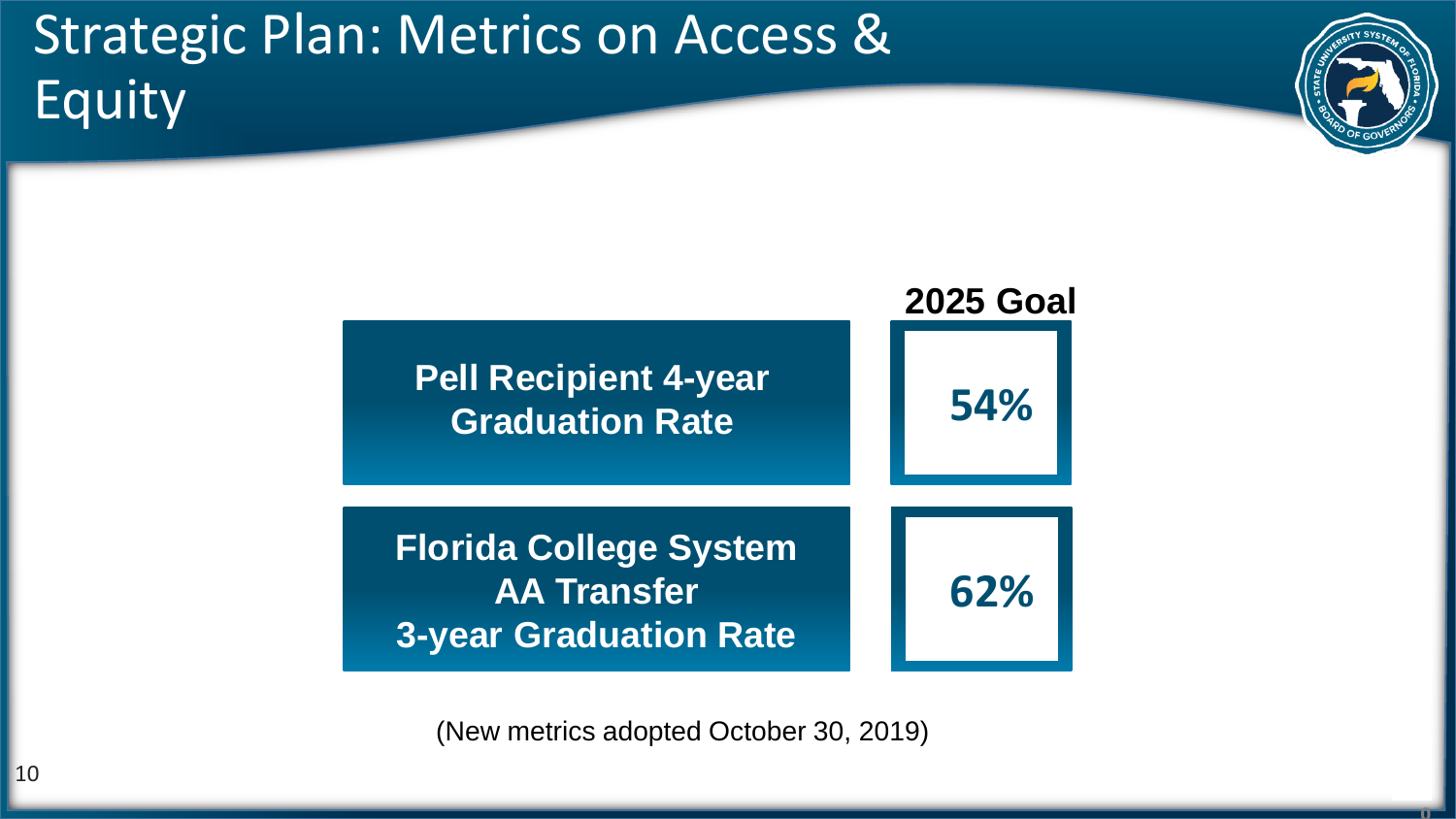## Performance-Based Funding



**1**

### **Metrics Related to Access & Equity**

| <b>Affordability</b> | Net cost to the student for a<br>bachelor's degree<br>(120 credit hours) |
|----------------------|--------------------------------------------------------------------------|
|----------------------|--------------------------------------------------------------------------|

| <b>Student</b> |  |
|----------------|--|
| <b>Success</b> |  |

**Student retention, graduation rates, & employment outcomes**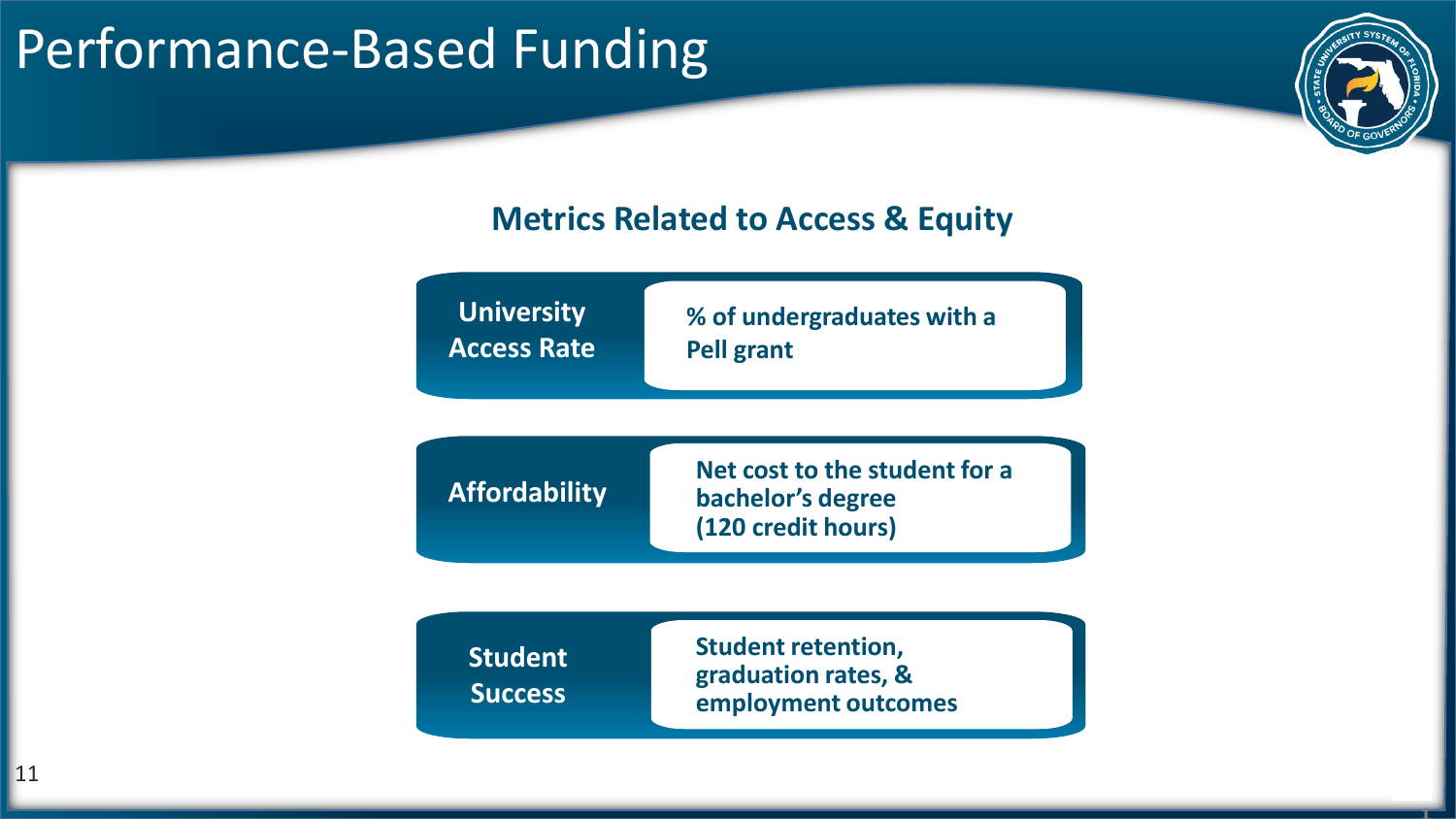### Other Initiatives



**2**

### **Increasing Access through Online Education**

### **2+2 Enhanced Pathways**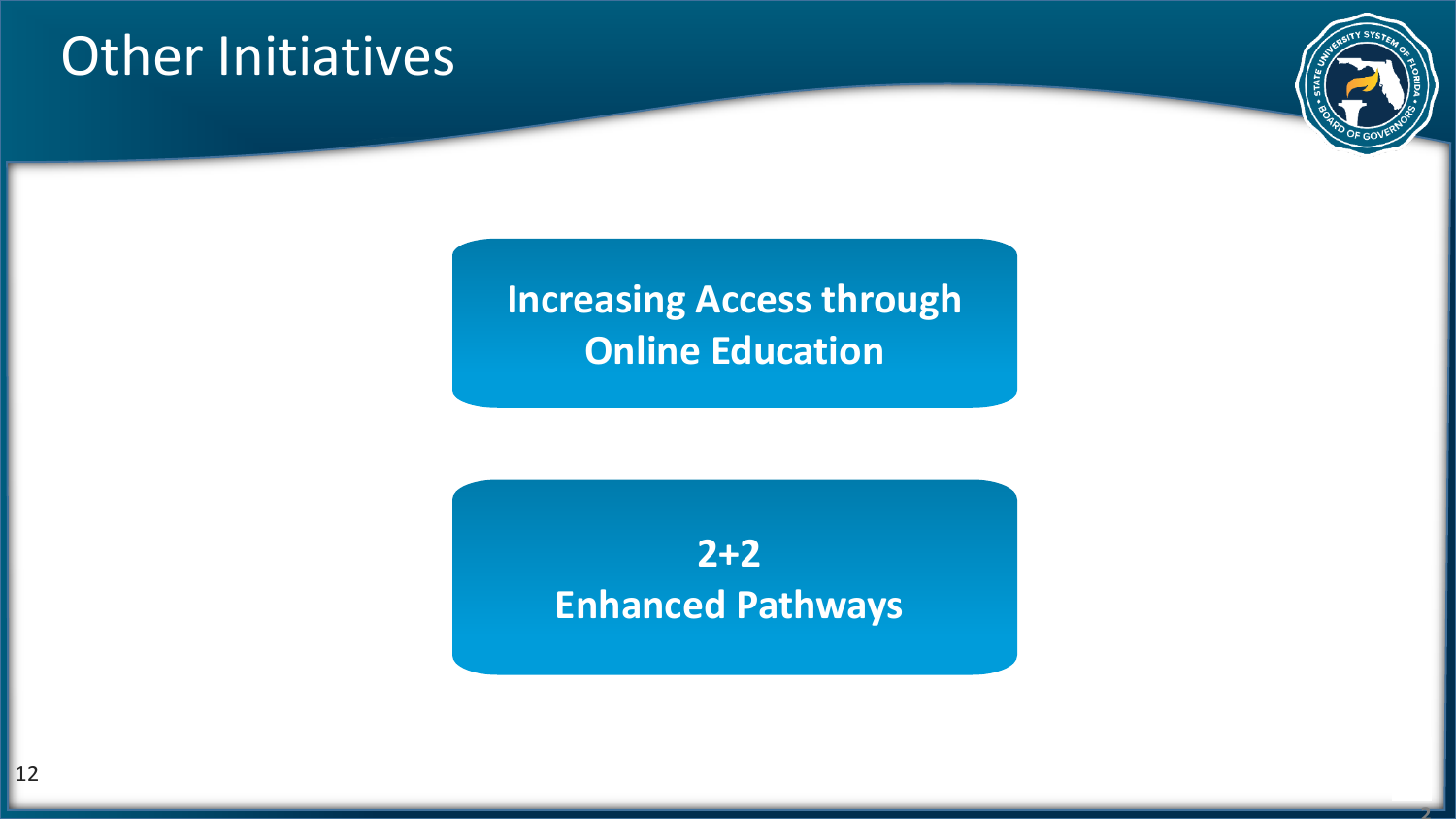

<sup>13</sup> www.flbog.edu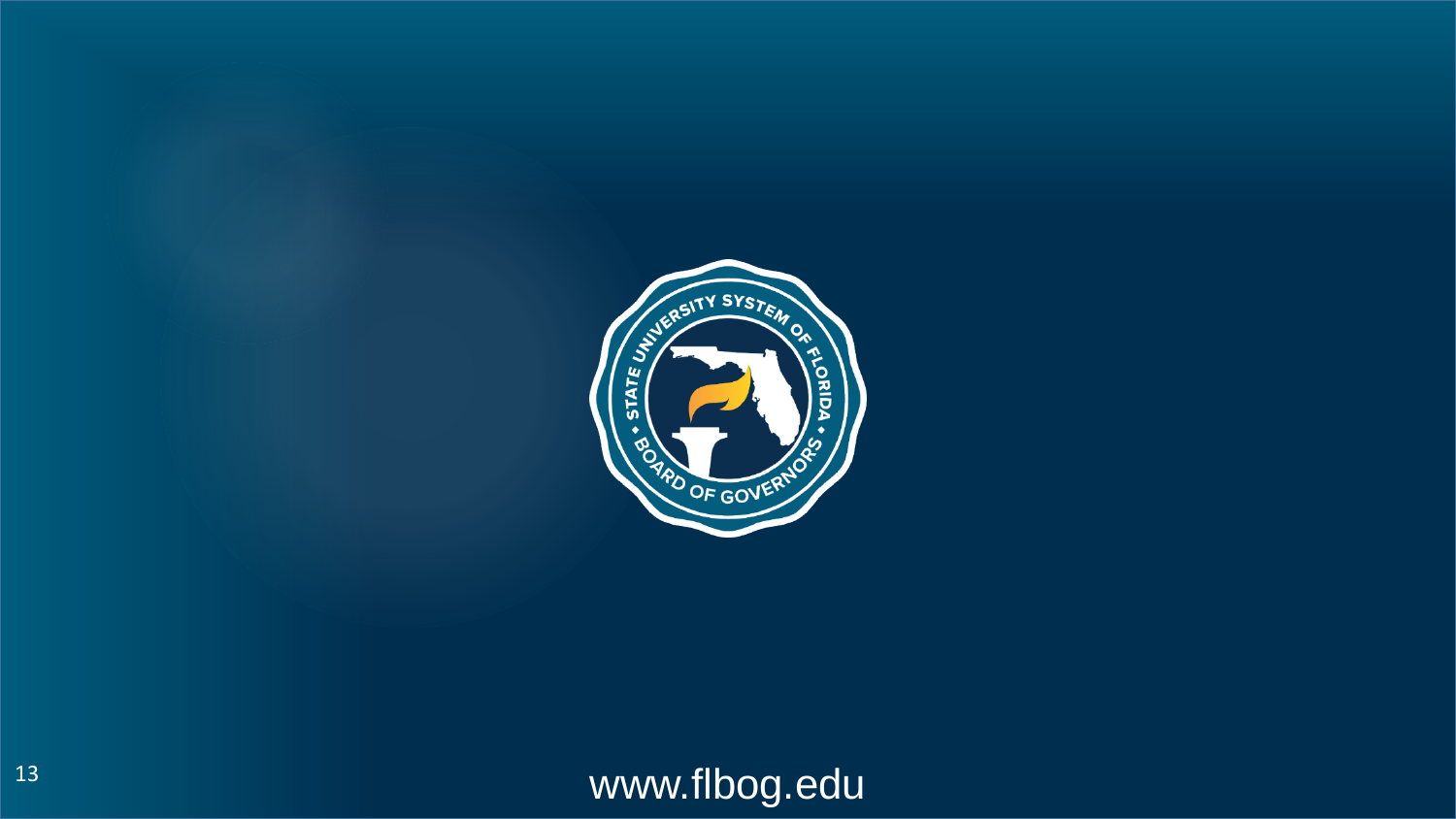

## **Florida Department of Education**  Division of Vocational Rehabilitation and Division of Blind Services



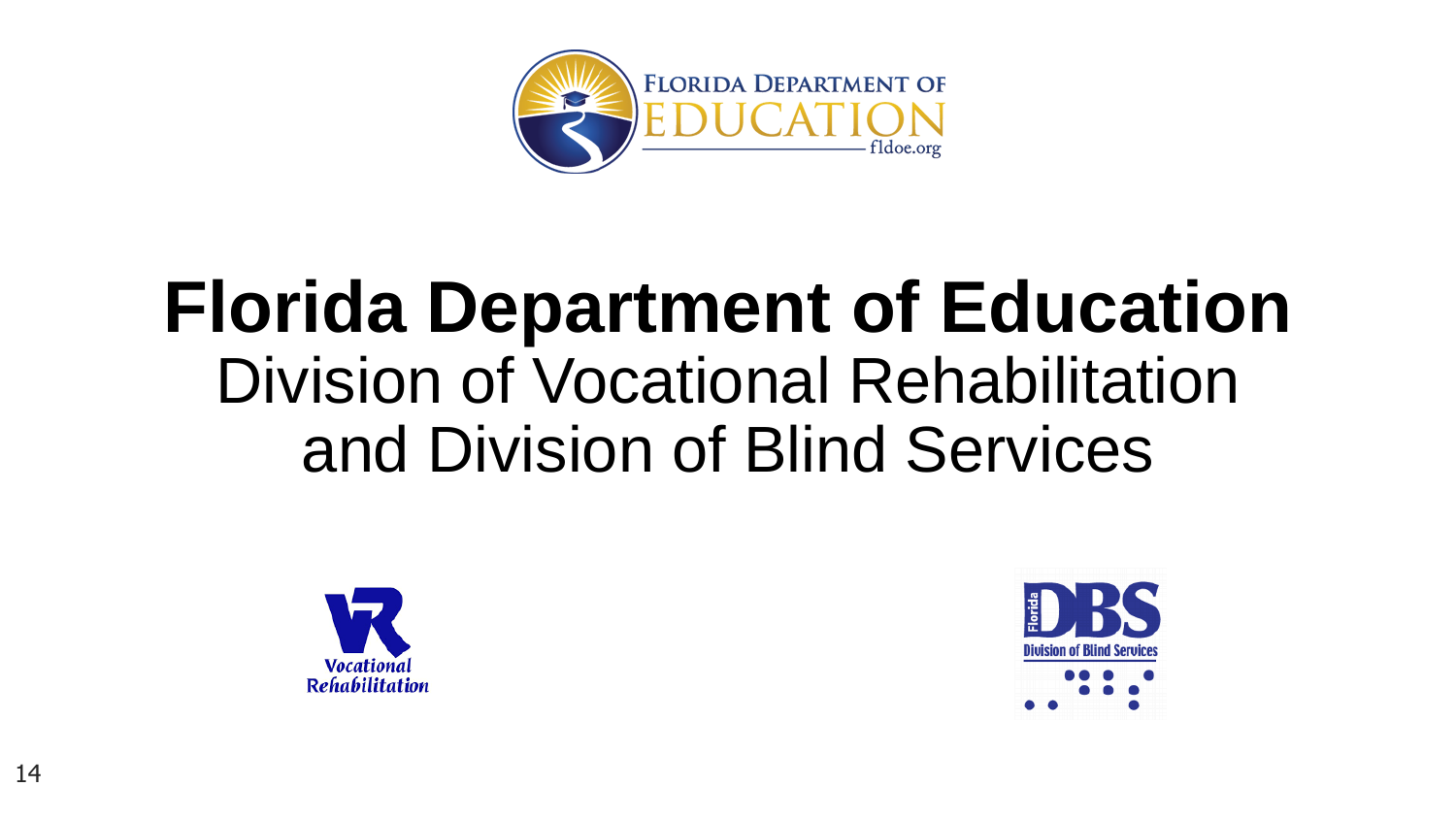**Equity and Access Workgroup**

## **DISCUSSION** — **WORK PLAN**

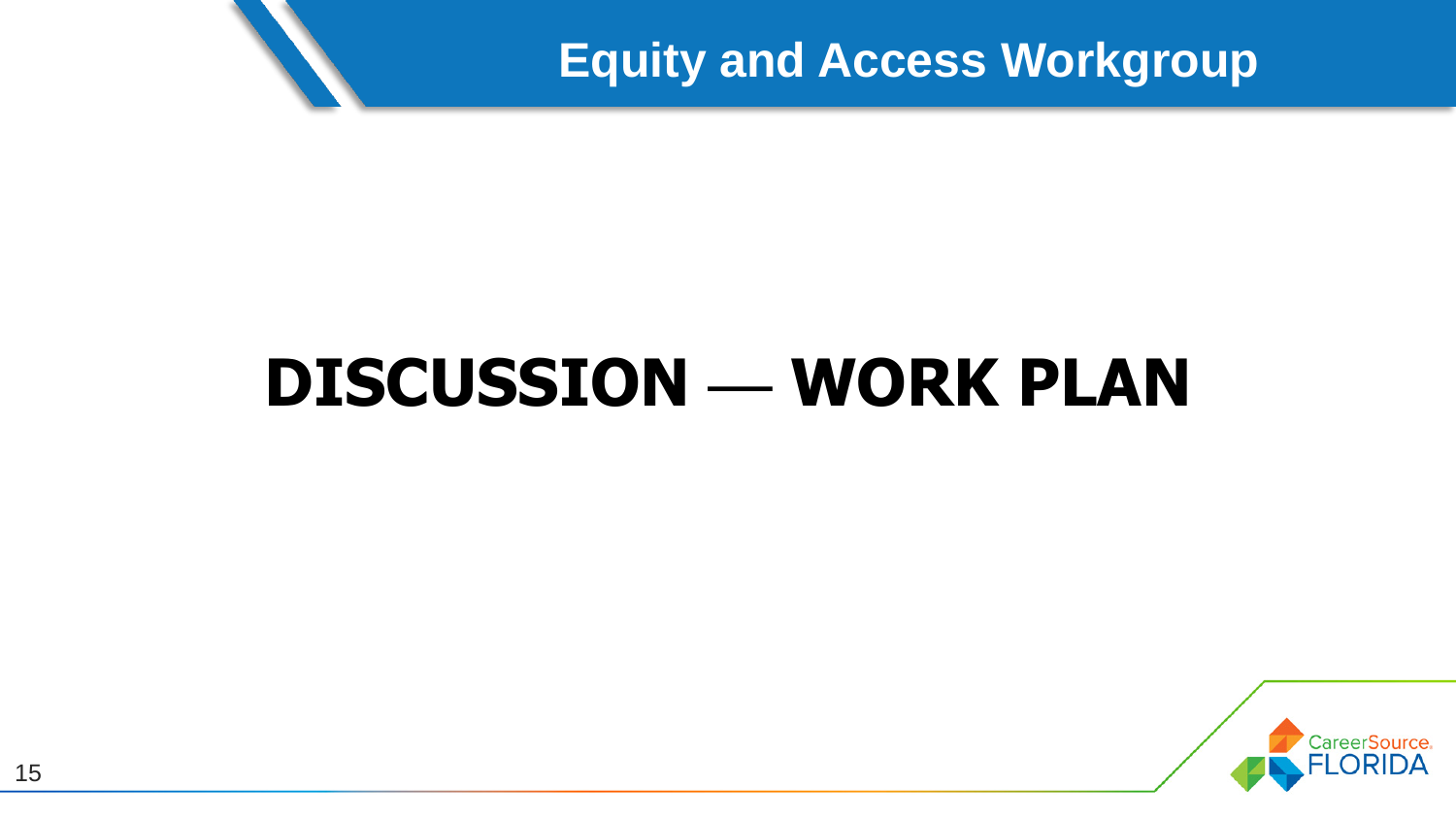- Upcoming Equity and Access Workgroup Meeting  $\circ$  Nov. 14
- Recommended goals and strategies due by Nov. 20
- Upcoming Florida Talent Development Council Meetings
	- o Nov. 20
	- $\circ$  Dec. 11

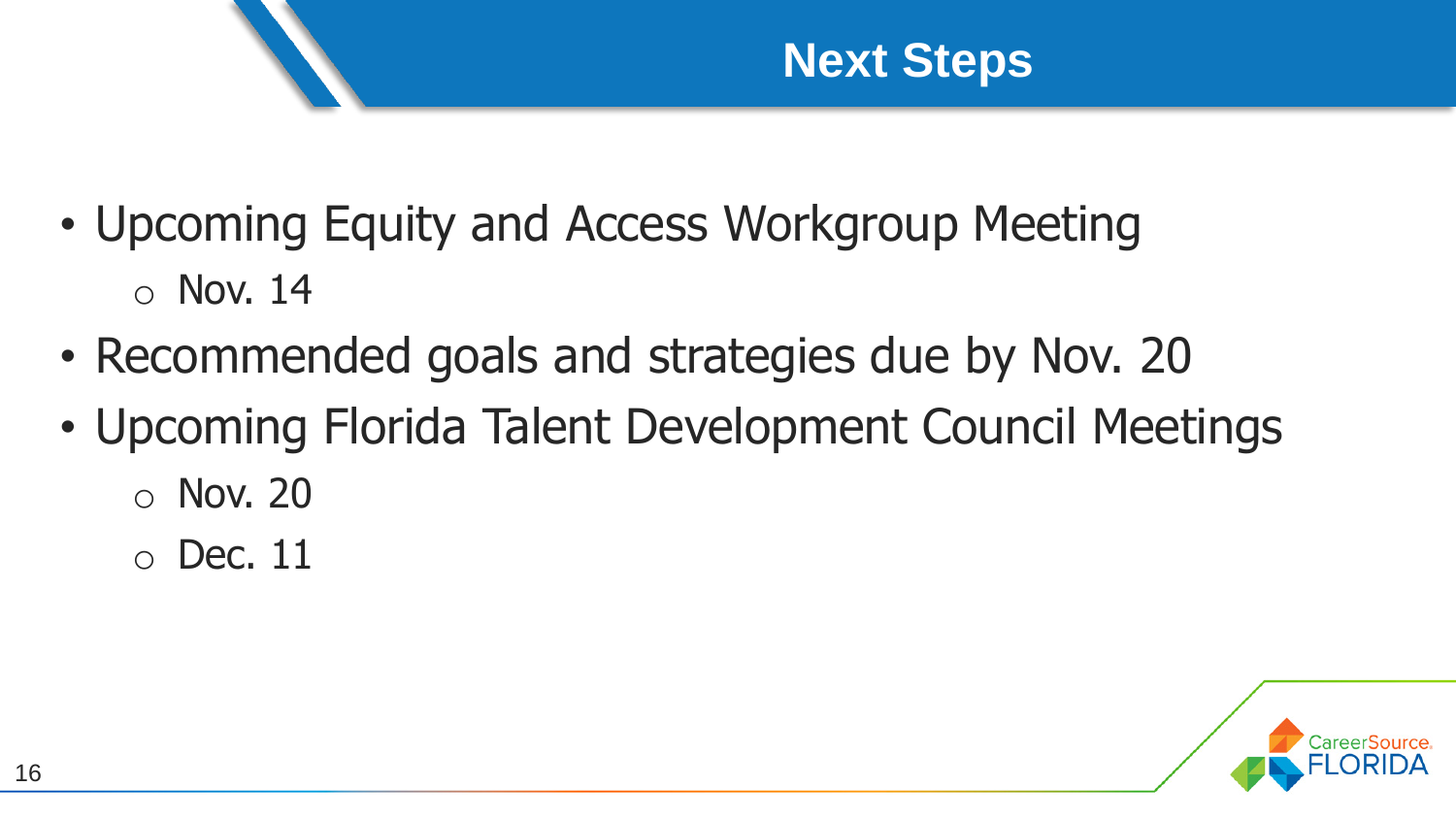# **PUBLIC COMMENT**

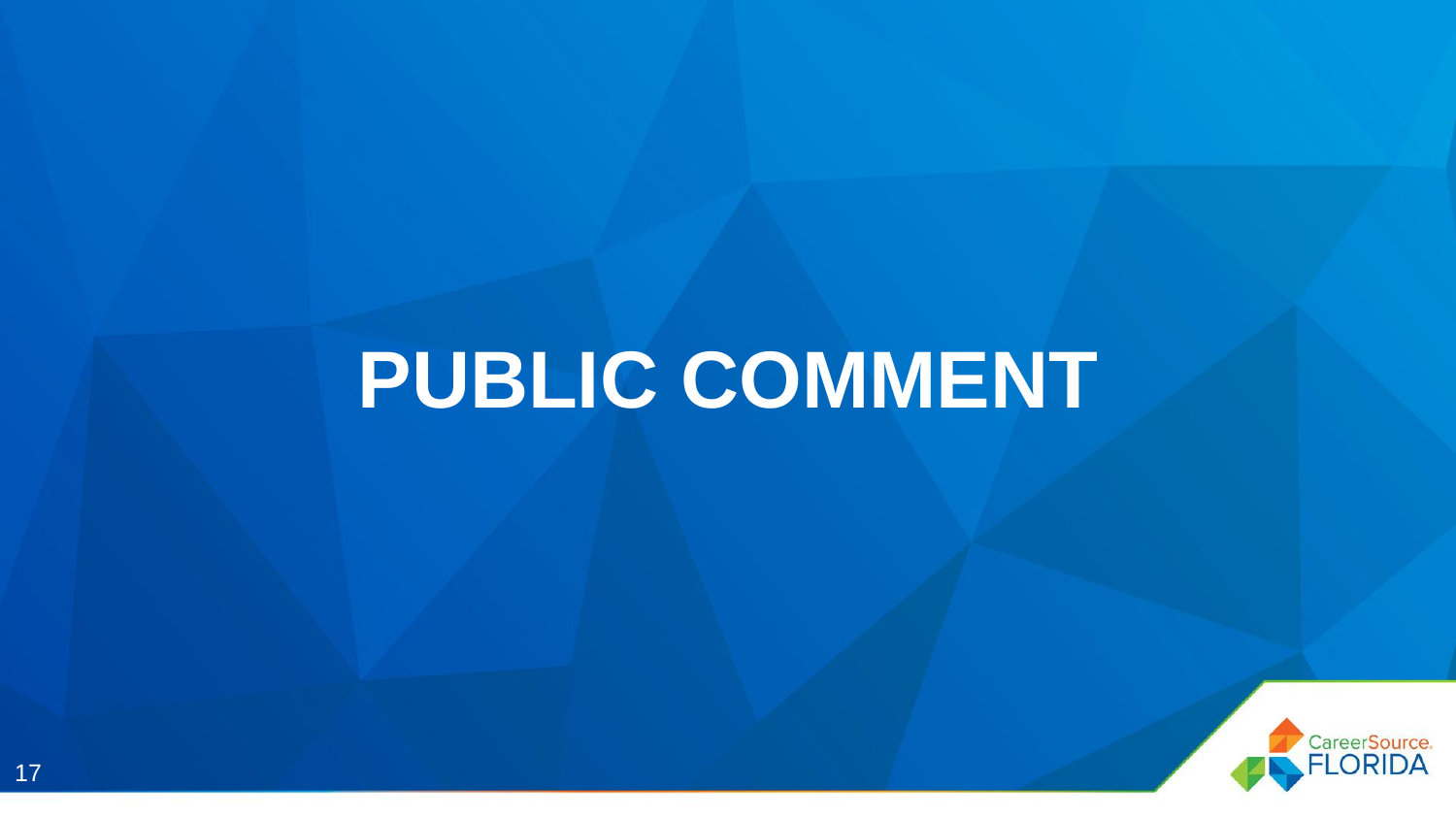

# **FLORIDA TALENT DEVELOPMENT COUNCIL**

### **Group 5: Equity and Access**

Thursday, October 31, 2019 10:00 am – 11:30 am

### **Roll Call**

### **Members Present:**

Michelle Dennard, Workgroup Chair Bob Ward Stefanie Steele Dr. Carrie Henderson Laurie Meggesin Nicole Washington Beth Cicchetti **Bob O'Leary** Kathy Hebda

### **Others Present:**

- Joel Schleicher, Council Chair
- Adriane Grant
- Allen Morthan, Jr.

### **Department of Economic Opportunity Support Staff Present:**

- Katherine Morrison
- Nicole Duque
- Megan Moran
- Monica Rutkowski
- Lorena Clark

### **Introduction: Welcome, Roll Call and Approval of Minutes**

- Michelle Dennard provided opening remarks.
- Katherine Morrison called roll.
- Workgroup members approved the October 24, 2019 meeting minutes as presented**.**
- Michelle reviewed the meeting agenda and discussed the education attainment goal and statutory charge for the Workgroup.

### **Presentations**

- Steve Collins, CareerSource Florida, presented on Breaking Down Barriers to Employment: Improving Equity and Access for Florida's Job Seekers.
- Bob O'Leary, Independent Colleges and Universities of Florida, presented on Equity and Access.
- Allen Morthan, Jr., Florida Association of Postsecondary Schools and Colleges, presented on Florida's Private Career Colleges.

### **Discussion**

Topics included:

- Alignment between colleges career centers and CareerSource Florida.
- Veteran's programs.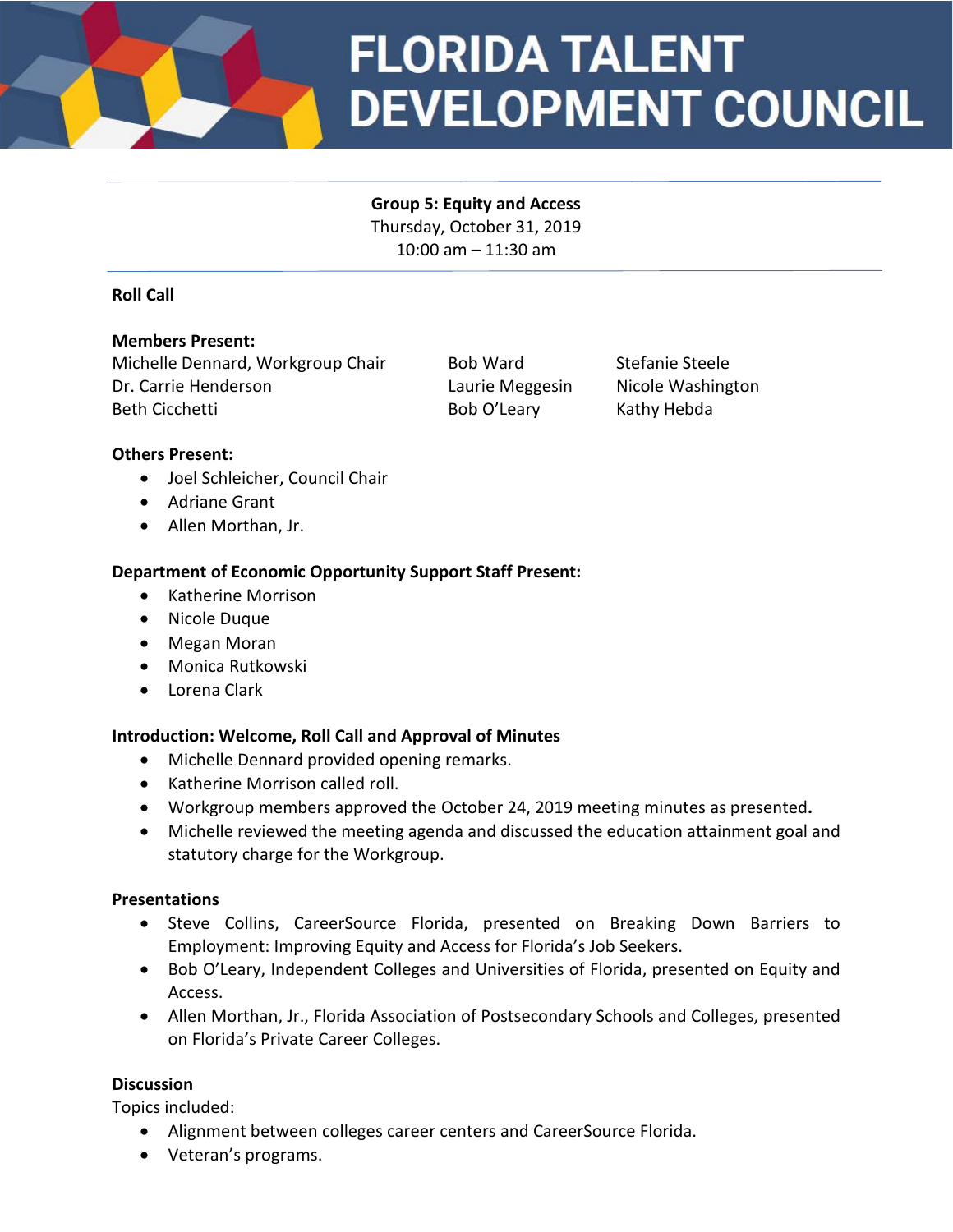

- Fiscal benefits high volume groups looking for assistance.
- Pathways to prosperity initiative.
- Distance learning.
- Affordability of independent and private institutions.
- Dual enrollment.
- Apprenticeship programs.
- Review of the most recent draft work plan that was sent out prior to the meeting. Included three goals and several strategies for each goal.
- Discussion for Goal 1:
	- o Separating this goal into two goals.
	- o Consider including accelerated course work.
	- o Capture all opportunity populations.
	- o Interventions at different stages; pre-preparation.
	- o Focus on hands on work experience, broad high school strategy.
	- o Research on distance learning by rural communities.
- Discussion for Goal 2:
	- o Include completion of credentials.
	- o Include practices at educational institutions and with partners outside of school setting.
- Discussion for Goal 3:
	- o Where are students, parents and potential returning students getting information?
	- o How can the information be best suited to make decisions on education, opportunities and career pathways?
	- o Amend working by adding: "guidance," "support," "and collaboration."
	- o Businesses to include nonprofit and government organizations.
	- o Where are the equity gaps and how do we target those populations?

### **Next Steps**

- Michelle Dennard requested the membersto review goals and strategies as discussed and to send in any edits or comments to DEO by noon on November 1, 2019.
- Michelle Dennard will provide progress report to the full Talent Development Council on Monday, November 4, 2019.

### **Public Comment**

Michelle Dennard opened for public comment. No members of the public commented on the call.

### **Closing**

Michelle Dennard provided closing remarks, and the meeting was adjourned. The next meeting for this workgroup will take place on Thursday, November 7, 2019 at 1:30 p.m.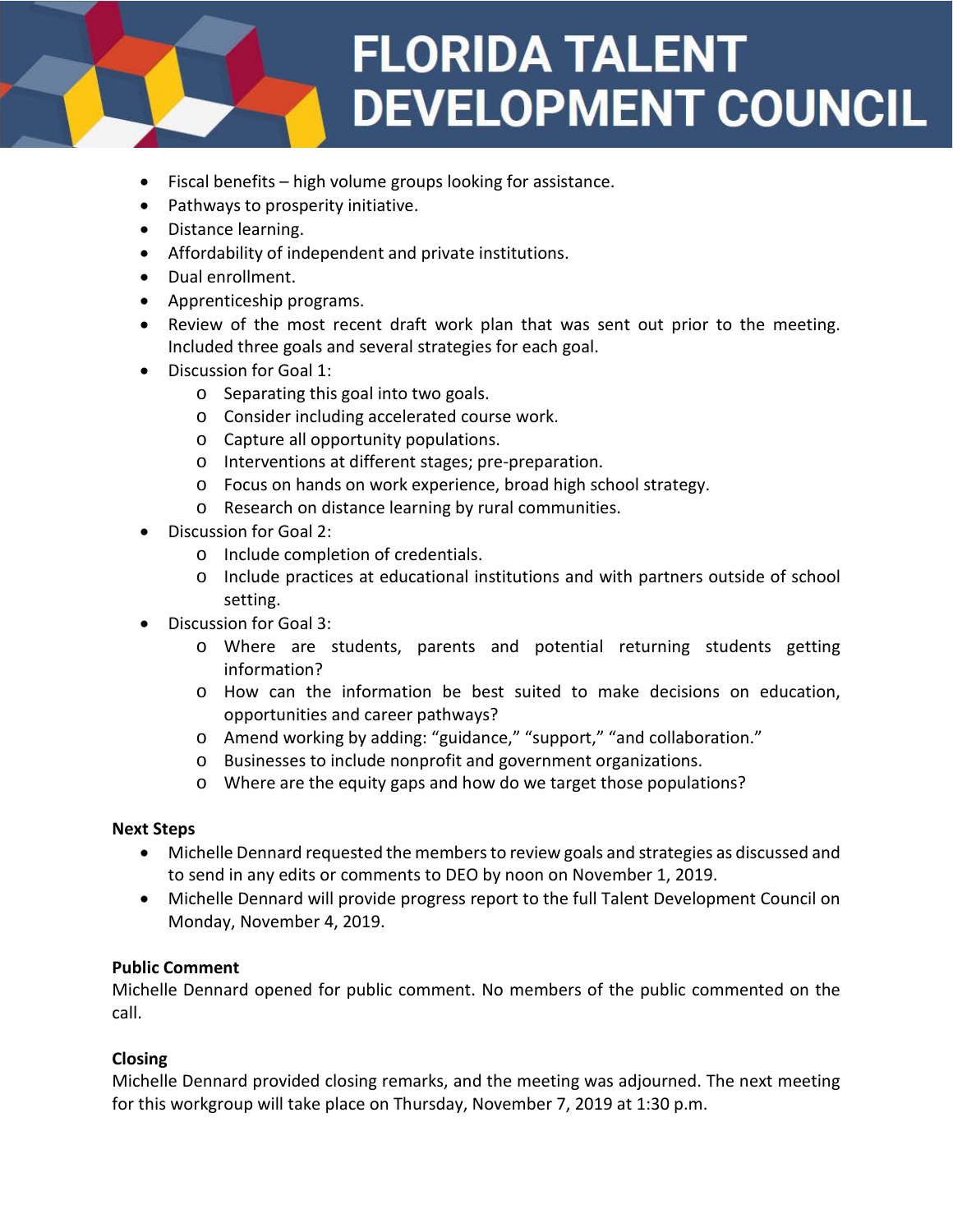#### **Strategic Priority 5: Equity and Access**

Statutory Requirement: (d) Establish targeted strategies to increase certifications and degrees for all populations with attention to closing equity gaps for underserved populations and incumbent workers requiring an upgrade of skills.

| <b>Goals</b>                                                                                                                                                                                                                                                  | <b>Strategies</b>                                                                                                                                                                                                                                                                                                                                                                                                                                                                                                                                                                                                                                                                                                                                                                                                                                                                                                                                                                                                                                                                                                                                                                                                                                                   |
|---------------------------------------------------------------------------------------------------------------------------------------------------------------------------------------------------------------------------------------------------------------|---------------------------------------------------------------------------------------------------------------------------------------------------------------------------------------------------------------------------------------------------------------------------------------------------------------------------------------------------------------------------------------------------------------------------------------------------------------------------------------------------------------------------------------------------------------------------------------------------------------------------------------------------------------------------------------------------------------------------------------------------------------------------------------------------------------------------------------------------------------------------------------------------------------------------------------------------------------------------------------------------------------------------------------------------------------------------------------------------------------------------------------------------------------------------------------------------------------------------------------------------------------------|
| EA 1. Conduct a rigorous analysis of<br>economic and demographic<br>indicators of key equity gaps that<br>must be addressed to propel<br>Florida toward achieving the state's<br>postsecondary attainment goal                                                | EA 1.1. Develop a framework to identify the opportunity groups that have the lowest rates of postsecondary attainment<br>historically and examine whether there are groups that may be excluded from competing for high-wage, high-demand jobs<br>and careers due to their lagging educational attainment. The framework must include information regarding critical gaps<br>for underserved and underrepresented groups in focus areas including but not limited to socio-economic, geographic,<br>race/ethnicity, veterans and other indicators deemed essential to achieve the state postsecondary attainment goal.<br>EA 1.2. Utilize data to identify benchmarks and targets for postsecondary attainment by the underserved and<br>underrepresented opportunity groups for whom equity gaps exist to eliminate gaps.<br>EA 1.3. Identify opportunities to enhance postsecondary attainment completion for all Floridians by further addressing<br>existing college and career readiness achievement gaps in secondary education including but not limited to increasing to<br>100 percent 3 <sup>rd</sup> graders reading at or above grade level, 8 <sup>th</sup> graders reading and performing math at or above grade level<br>and accelerated coursework. |
|                                                                                                                                                                                                                                                               |                                                                                                                                                                                                                                                                                                                                                                                                                                                                                                                                                                                                                                                                                                                                                                                                                                                                                                                                                                                                                                                                                                                                                                                                                                                                     |
| EA 2. Identify statewide priorities<br>and develop strategies that address<br>closing critical equity gaps in<br>postsecondary education and<br>training                                                                                                      | EA 2.1. Using the framework outcomes, benchmarks and targets, identify key strategies for addressing statewide priorities<br>for closing critical equity gaps in education and training, which may include but not be limited to dual enrollment,<br>increasing work-based learning opportunities for Florida students and incumbent workers as well as expanded access to<br>online education.                                                                                                                                                                                                                                                                                                                                                                                                                                                                                                                                                                                                                                                                                                                                                                                                                                                                     |
|                                                                                                                                                                                                                                                               |                                                                                                                                                                                                                                                                                                                                                                                                                                                                                                                                                                                                                                                                                                                                                                                                                                                                                                                                                                                                                                                                                                                                                                                                                                                                     |
| EA 3. Evaluate current practices to<br>identify, share and, where<br>appropriate, replicate proven<br>practices that expand access to and<br>completion of postsecondary<br>degrees, certificates and other<br>credentials and support closing<br>equity gaps | EA 3.1. Conduct an inventory of current practices in secondary and postsecondary education (public and private) to close<br>equity gaps by gathering stakeholder input regarding programs and practices that are assets in addressing equity issues<br>with proven results to increase certification and degree completion.<br>EA 3.2. Identify and highlight strategies, programs and practices by community partners and other entities that effectively<br>address closing equity gaps in education and training resulting in postsecondary attainment.                                                                                                                                                                                                                                                                                                                                                                                                                                                                                                                                                                                                                                                                                                          |
|                                                                                                                                                                                                                                                               |                                                                                                                                                                                                                                                                                                                                                                                                                                                                                                                                                                                                                                                                                                                                                                                                                                                                                                                                                                                                                                                                                                                                                                                                                                                                     |